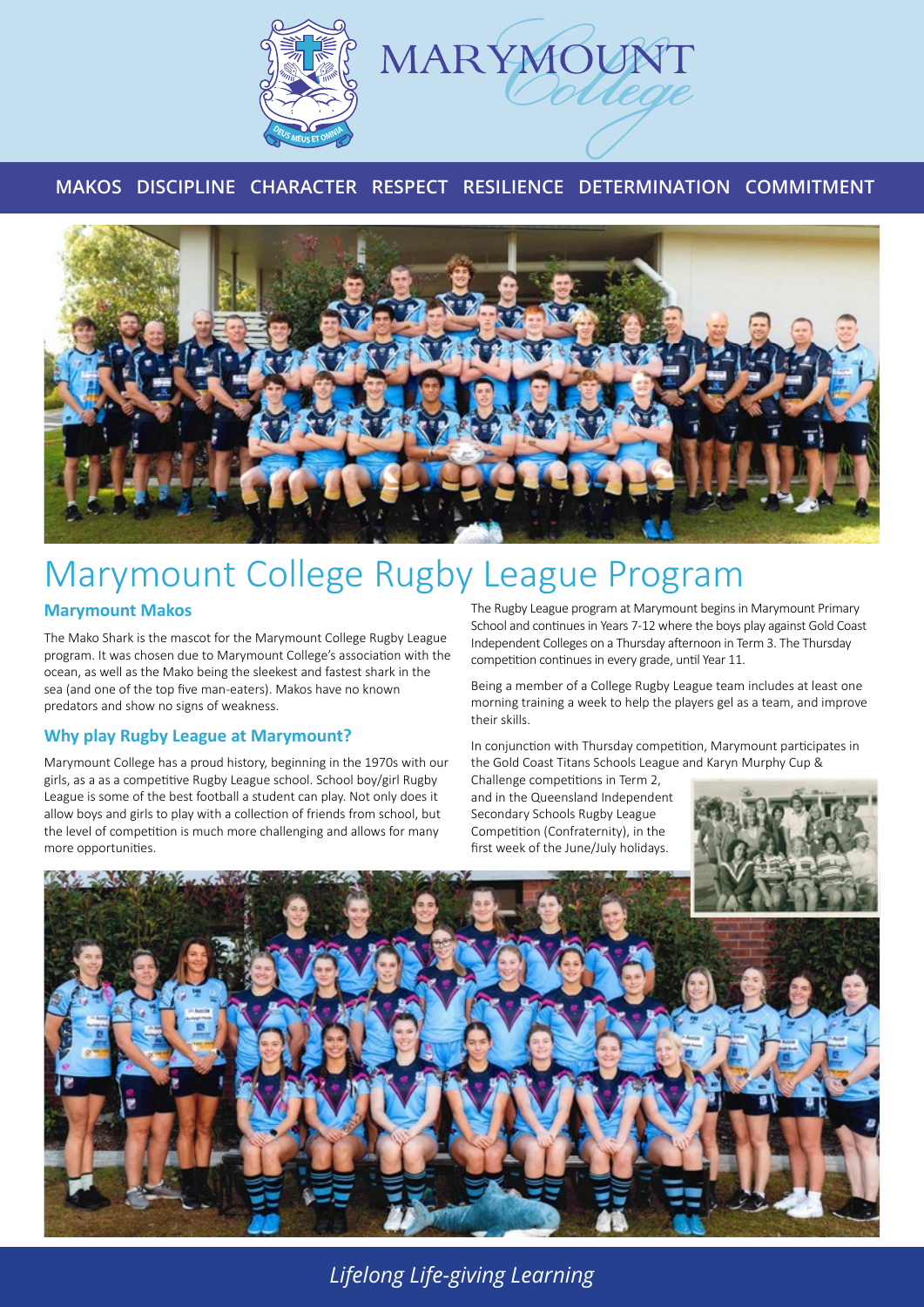

#### **Titans Cup Gold Coast**

The Gold Coast Titans have shown a keen interest in schoolboy rugby league since their inception to the NRL in 2007. They introduced a local competition, The Titans Cup & Challenge, which Marymount won in its first year, 2007, and again in 2015, 2017, 2018, 2019 and 2021. This competition sees both Marymount Opens teams and our Year 7/8 and 9/10 teams, play against other competitive schools in the Gold Coast area on Monday/Wednesday nights during Term 2.

#### **GIO Cup/Challenge**

From 2017, our open teams—when they perform well in Titans competitions—have progressed to compete in the state-wide GIO Cup & Challenge. Each year we hope for success in the qualifying match which will open the door to exciting opportunities for our boys and College.

### **Queensland Independent Secondary Schools Rugby League (QISSRL) - Confraternity Shield**

Being selected in the Marymount College 1st XIII, to compete at the annual Confraternity Shield Carnival is seen as the pinnacle of Rugby League for a Mako. Confraternity is a week-long carnival in the first week of the mid-year holidays and consists of over 46 Catholic and Independent Colleges from around Queensland. Marymount College was one of the first schools to participate in the inaugural Confraternity Rugby League carnival in 1980. After an enforced break from Confraternity with a sojourn into rugby union, Marymount returned in 1997, eventually winning the Plate in 2000 and 2006 and the Bob Lindner Trophy in 2012, 2013 and 2017. Marymount College successfully hosted the carnival in 2003. In 2019 Marymount's boys had their best ever result- finishing 3rd.

Girls teams entered the competition in 2021 where our team was very competitive. Disappointingly the 2021 Carnival was called off after 3 games, due to COVID restrictions—both our girls and boys teams were undefeated at that stage.

Occasionally we are called upon to provide players to other Confraternity Shield school teams when they are short of players. This is a great



opportunity for our players, who may have just missed out on a place with the Makos, to experience Australia's largest school age rugby league carnival.

With the support of the Burleigh Bears, we look forward to continually improving our performance at Confraternity. The Marymount Makos have developed an excellent spirit, are dedicated to performing to the best of their ability and pride themselves on their discipline on and off the field.

In 2017 the Makos were awarded the Referees Fair Play Award in recognition for being the team with the best discipline and levels of respect within the Confraternity schools. This is a goal we have worked towards for many years and were very proud to achieve.

#### **Skills, Strength and Conditioning Program**

All players attend morning training sessions throughout the year where their skills and fitness are honed.

Marymount's very successful Skills, Strength and Conditioning Program is available to all Open Rugby League players. Boys and girls involved attend three 90 minute early morning training sessions a week during Terms 4, 1 and 2.

The purpose of the program, which is run by both external and Marymount staff/coaches, is primarily to improve the Rugby League skills of our players, especially when placed under duress. Regular mental health sessions are also included.

Physically we aim to channel player interest in learning the correct methods to be used in a gymnasium, or other training venue, and ensure they understand the importance of eating sensibly and managing their time efficiently.

All players between Years 7-12 are invited to take part in strength and conditioning programs as a part of their weekly training regime.

Nutrition plays a large part in the performace of Marymount Rugby League players. As such, all age groups are given advice about the best types of fuel they should be making use of.



*Hard work pays dividends in sport and life*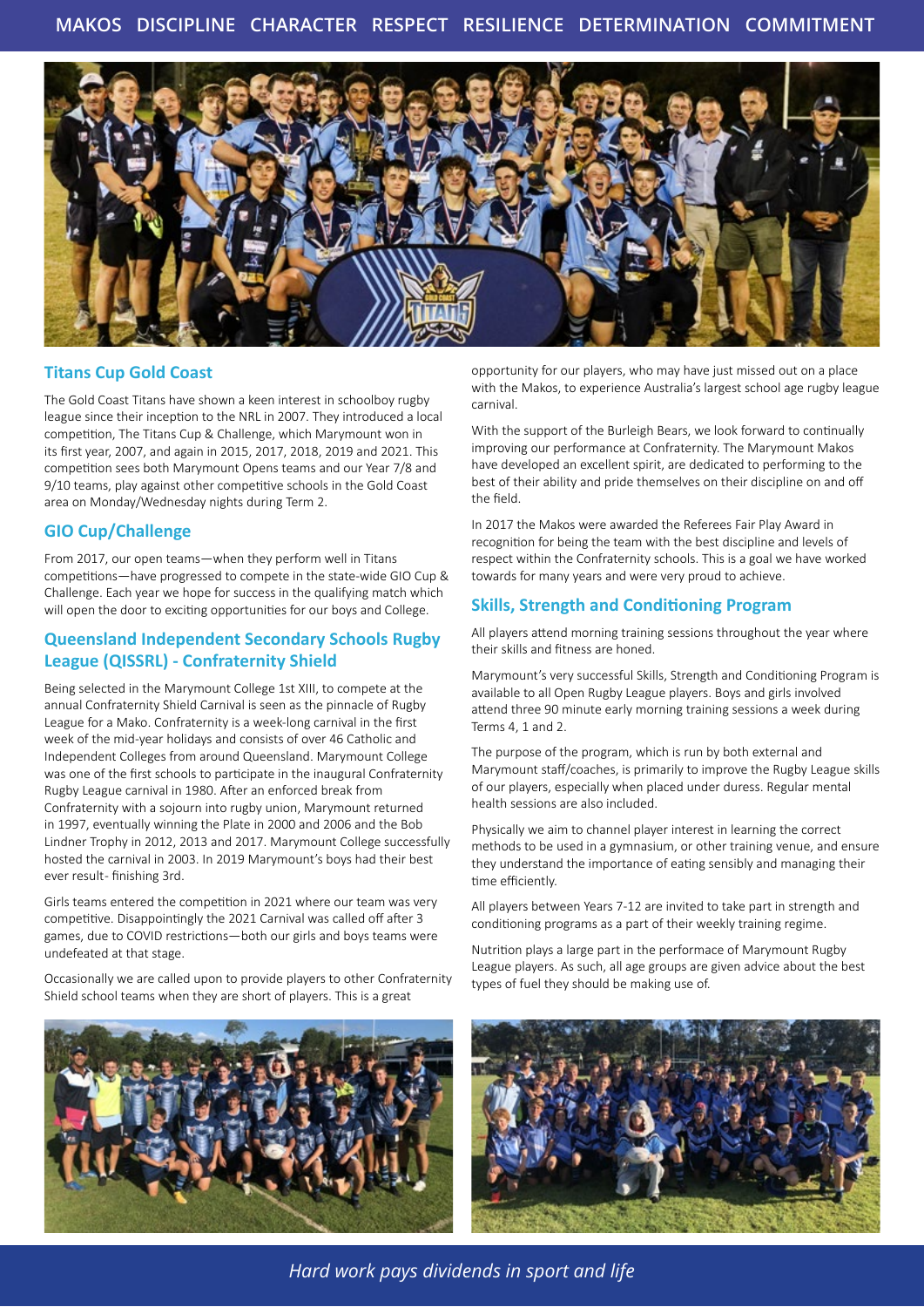## **MAKOS DISCIPLINE CHARACTER RESPECT RESILIENCE DETERMINATION COMMITMENT**

Player performance in class is closely monitored. If an individual is letting themself down away from Rugby League, they will not be allowed to continue in the program until their behaviour/attitude/results modify.

Ultimately, through these many hours spent together as a group, it is hoped that each of our players becomes a more focused individual who has greater control of their self-discipline and can exhibit resilience when required.

#### **Advanced Sports Program: Rugby League/Rugby Union**

Marymount College runs an Advanced Sports Program (ASP) as an elective subject during Years 9-10. ASP aims to improve all students' rugby league knowledge and ability as an academic subject, therefore giving boys and girls plenty of one-on-one coaching, as well as full access to Marymount's facilities during the school day. Most, if not all, of the College's 1st XIII enrolled in ASP during their junior years.

#### **Facilities**

A full gymnasium, including a core/cardio and video analysis room is used by the Marymount Rugby League program, as well as our three full-sized rugby league fields. In addition, undercover training areas allow for training regardless of weather conditions. These, together with expert coaching, helps improve the individuals Rugby League and general sporting ability. Players begin skill and fitness training from the start of Year 7 and can begin resistance training once they are in Year 10 and can pass a set of stringent youth body weight and resistance exercise protocols.

#### **Goals**

#### **Education is the primary focus of each coach and their players. Players must perform well in class to remain in the Rugby League Program.**

We aim to build:

- Discipline on and off the playing field
- Character development of all program members in line with the College Mission Statement
- Respect for all officials, opposition players, spectators and team mates
- Resilience when decisions don't go the player's way in all facets of life
- Determination for each student to do their best at all times
- A team mentality where the efforts of all members are valued • Commitment to, and sacrifice for, the Marymount Rugby League Program

#### **Involvement in other activities**

Every member of the Marymount College Rugby League Program are encouraged to be involved in all areas (sport and culture) of College life. We applaud those boys and girls who represent the College in various pursuits throughout their time with us. The Senior Boys Choir being an excellent example.

#### **Rugby League Parent Support Group**

All parents are welcome to join the RLPSG - a group of dynamic parents/ supporters who assist through fundraising, preparing meals and BBQs, providing post-match nutrition, running water, and the many other jobs that present themselves.













*All players are expected to put their academic pursuits ahead of their Rugby League dreams*